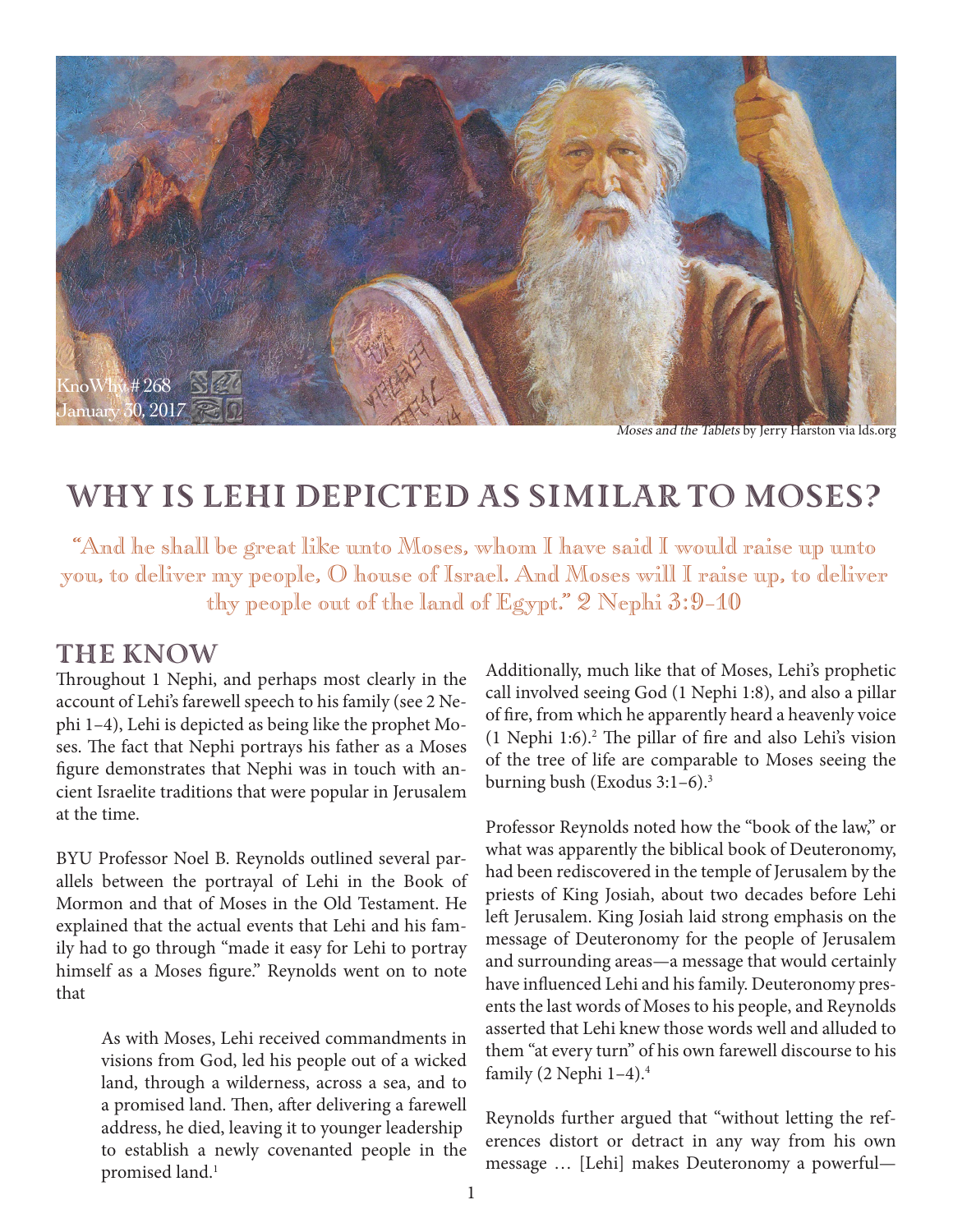though unmentioned—foundation for his own message to all his readers, especially for those who might know that version of Moses' last words."5 Some of the many parallel ideas between Lehi's farewell speech and that of Moses in Deuteronomy include (see table for more details):

- Calls to remember the statutes and judgments of God (2 Nephi 1:16; Deuteronomy 4:1, 5:1)
- Directive to keep the commandments so that the people would prosper in the land (2 Nephi 1:20, 4:4; Deuteronomy 28:15, 29:9)
- The prophet's acquittal before God (2 Nephi 1:15– 17, 21–22; Deuteronomy 4:14–15)
- An address to future generations (2 Nephi 1:7, 18; Deuteronomy 4:9-10, 7:9)<sup>6</sup>

### The Why

Professor Noel Reynolds explained:

It may be difficult for modern readers to understand why a prophet like Lehi would find it appropriate to compare himself to Israel's great prophet-deliverer. But because Lehi and his people understood their own experience in terms of types and shadows of previous times (see Mosiah 3:15), the comparison was probably quite natural. By way of comparison, Lehi really had no better choice than Moses.6

Lehi and Nephi understood that history, including God's ways of dealing with his covenant people, repeats itself. Because they saw events of the past as foreshadowing or "typifying" events of the future (2 Nephi 11:4; Mosiah 3:15), it was natural for them to "liken" the scriptures to themselves and their situation (2 Nephi 11:2, 8).

Nephi, for example, saw his family as symbolically repeating the deliverance of Moses on several occasions.7 Moreover, the fact that God was leading Lehi's family out of a wicked place to a new promised land would have led his family members to naturally see him as a counterpart to Moses.<sup>8</sup>

The major temple pilgrimage festivals, especially the Passover, that were celebrated regularly in Jerusalem, commemorated (and reenacted) the events of the Exodus (see Exodus 12; Deuteronomy 16:1–8). As inhabitants of Jerusalem, Lehi and his family would have been

consistently reminded of those events and of the great leadership of the prophet Moses. Thus, it would have been natural and familiar for them to make the comparison between what they were going through and what happened to Moses and his people.

Ancient Israelites were accustomed to, and probably expected, subsequent prophets after Moses to be favorably compared to the great lawgiver of Israel. The biblical record immediately begins such comparisons with Moses' prophetic successor, Joshua, who led the children of Israel out of the wilderness, across the Jordan River on dry ground, and on into the promised land (see Joshua 4:14). The biblical texts go on to draw similar parallels, often implicitly, between Moses and Gideon, Samuel, David, Elijah, Josiah, Ezekiel, Jeremiah, Ezra, and Jesus Christ Himself.9

These typologies are especially prominent in the accounts of transitional figures such as Samuel. Samuel oversaw the transition from the rule of prophets and judges over Israel to the rule of the monarchy under kings Saul and David.<sup>10</sup> Even Jesus Christ was presented as a "new Moses" in the New Testament, one who came to fulfill the Law of Moses and bring about a new covenant and a higher law.11 It would have been unnatural for Lehi to have been called to be a prophet, to be such a great transitional figure for his people, and not to have followed this same pattern of typifying Moses.

Lehi also may have been trying to appeal to his wayward sons by likening himself to an authority figure even they had great respect for (1 Nephi 17:22). As Neal Rappleye argued, "Lehi draws on the figure of Moses because he knows it will appeal to Laman and Lemuel, but at the same time he is using the Moses type to suggest that he himself was a true and legitimate prophet."<sup>12</sup>

The appearance of Lehi as a "type" of Moses, leading his people in a divinely-directed exodus experience, strengthens the recognition of the Book of Mormon as an authentic ancient text. It was written by ancient Israelites who were steeped in the religious traditions of their people and who lived their lives as would be expected of the faithful inhabitants of Jerusalem from that period.

The idea that Lehi could be seen as a prophet comparable to Moses by his contemporaries may inspire modern readers to make such comparisons and, thus, gain an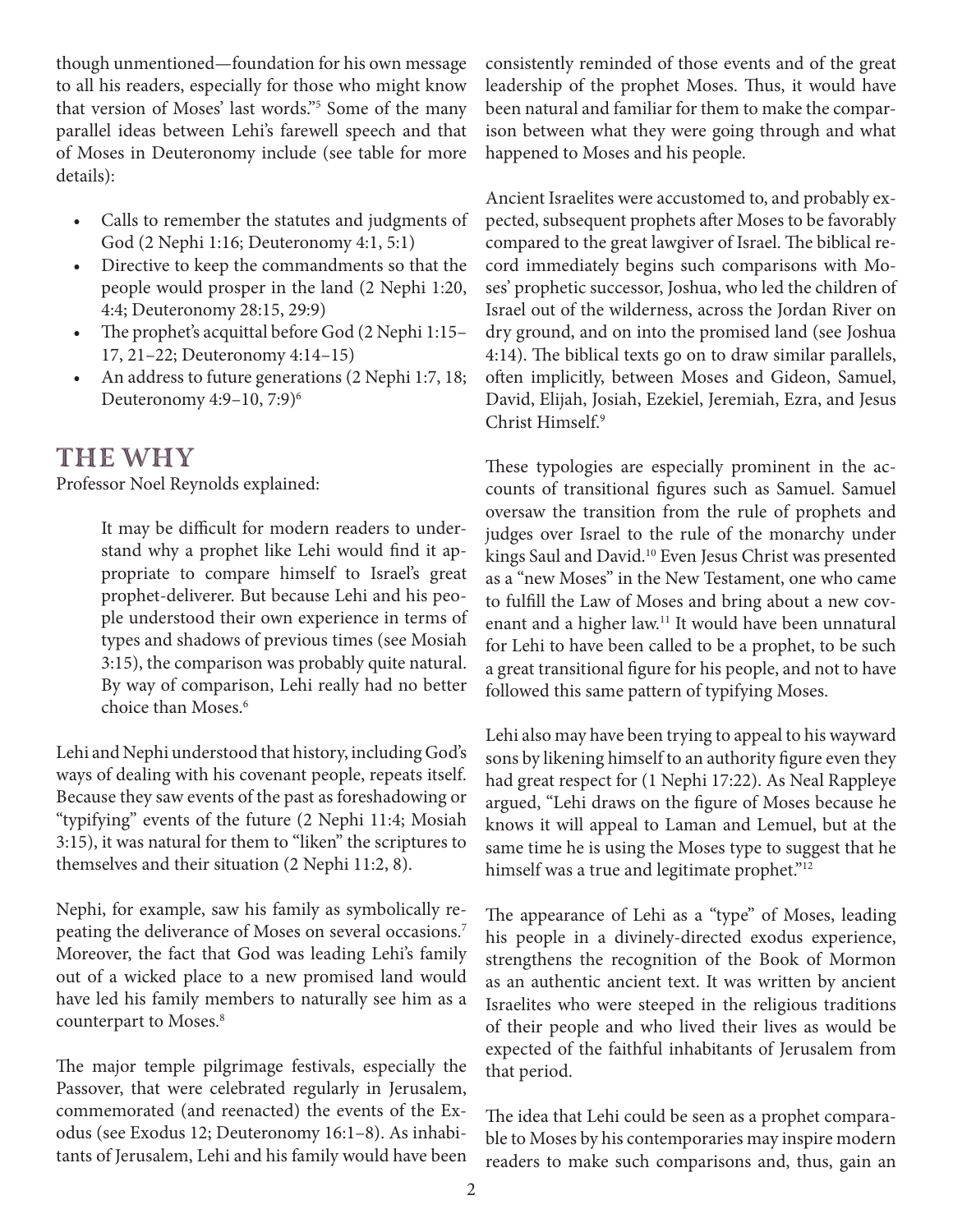appreciation for the significance of his role and that of other Book of Mormon prophets. Similar comparisons can be made with the modern-day prophets that have led the saints in this dispensation as well.

| <b>SHARED THEME</b>                               | LEHI $(2$ NEPHI $1-4$ )  | <b>MOSES (DEUTERONOMY)</b>                            |
|---------------------------------------------------|--------------------------|-------------------------------------------------------|
| Remember the statutes and judg-<br>ments          | 2 Nephi 1:16             | Deuteronomy 4:1, 5, 8, 14, 40, 45;<br>5:1             |
| Keep the commandments and<br>prosper in the land  | 2 Nephi 1:20; 4:4        | Deuteronomy 28:15; 29:9                               |
| A rebellious people                               | 2 Nephi 1:2, 24-26       | Deuteronomy 9:6-8, 13                                 |
| A choice land                                     | 2 Nephi 1:5-9            | Deuteronomy 5:16; 8:1, 7-10                           |
| The covenant people and their<br>land             | 2 Nephi 1:5              | Deuteronomy 4:13, 31; 5:3; 7:9;<br>$29:24 - 28$       |
| A choice and favored people                       | 2 Nephi 1:19             | Deuteronomy 4:20, 37; 7:6, 14;<br>$26:18-19; 28:1, 9$ |
| The goodness and mercy of the<br>Lord             | 2 Nephi 1:3, 10          | Deuteronomy 7:9, 12                                   |
| Choosing between good and<br>evil, life and death | 2 Nephi 2:18, 26, 27, 30 | Deuteronomy 30:15, 19                                 |
| Acquittal before God                              | 2 Nephi 1:15-17, 21-22   | Deuteronomy 4:14-15                                   |
| Address to future generations                     | 2 Nephi 1:7, 18          | Deuteronomy 4:9-10; 7:9                               |

### Further Reading

Neal Rappleye, "The Deuteronomist Reforms and Lehi's Family Dynamics: A Social Context for the Rebellions of Laman and Lemuel," Interpreter: A Journal of Mormon Scripture 16 (2015): 87-99.

Noel B. Reynolds, "The Israelite Background of Moses Typology in the Book of Mormon," BYU Studies 44, no. 2 (2005): 5–23.

Noel B. Reynolds, "Lehi as Moses," Journal of Book of Mormon Studies 9, no. 2 (2000): 26–35.

S. Kent Brown, "The Exodus Pattern in the Book of Mormon," in From Jerusalem to Zarahemla: Literary and Historical Studies of the Book of Mormon (Provo, UT: Religious Studies Center, Brigham Young University, 1998), 75–98.

S. Kent Brown, "Moses and Jesus: The Old Adorns the New," in The Book of Mormon: 3 Nephi 9–30, This is My Gospel, ed. Monte S. Nyman and Charles D. Tate, Jr. (Provo, UT: Religious Studies Center, Brigham Young University, 1993), 89–100.